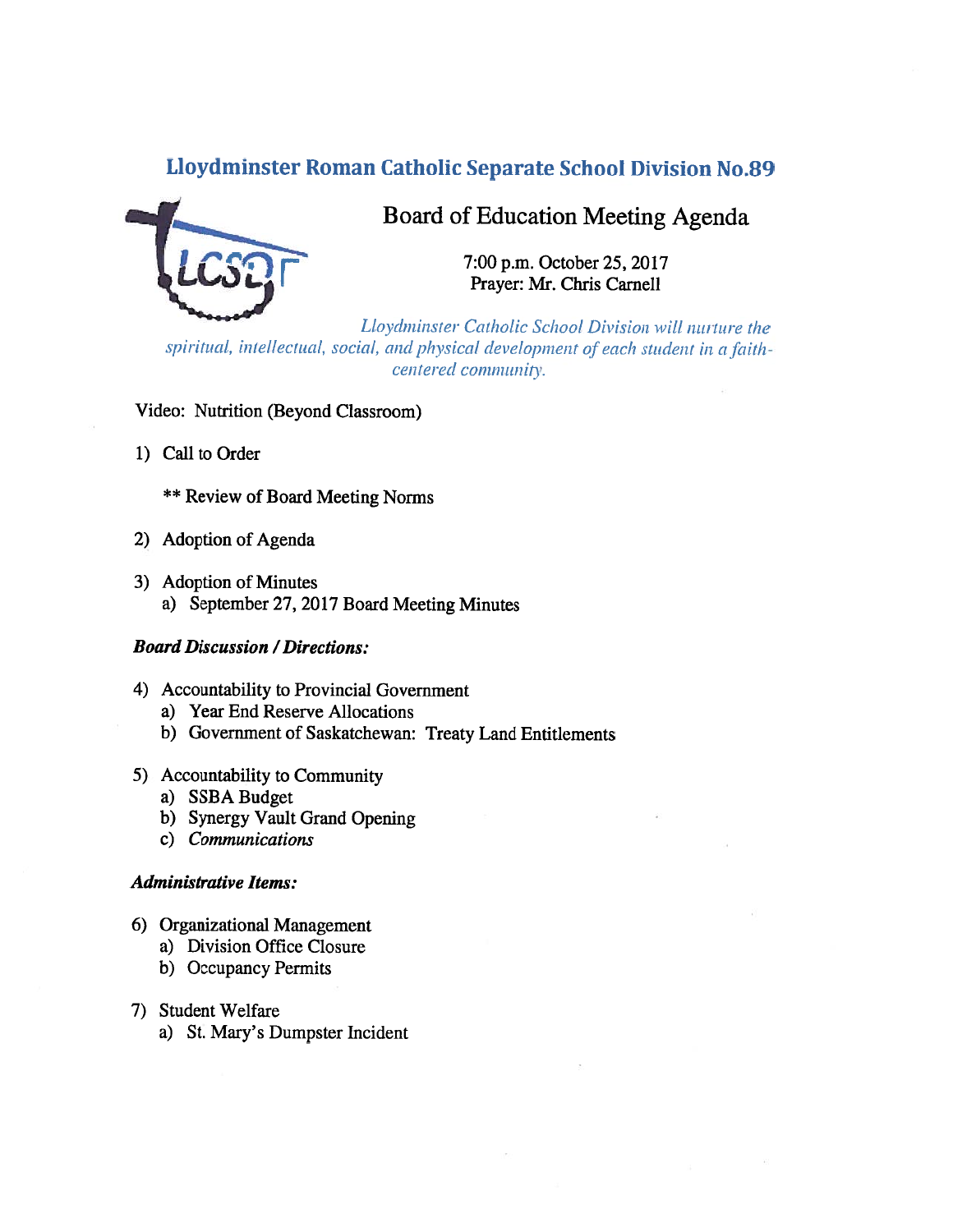- 8) Personnel Management
	- a) Personnel Report
- 9) Information Items
- 10) Correspondence
- 11) Identification of Emergent Items:
- 12) Closing Prayer
- 13) Adjournment

November Prayer: Mr. Calvin Fendelet

 $\left( \frac{1}{2} \right)$ 

n.

 $\leq$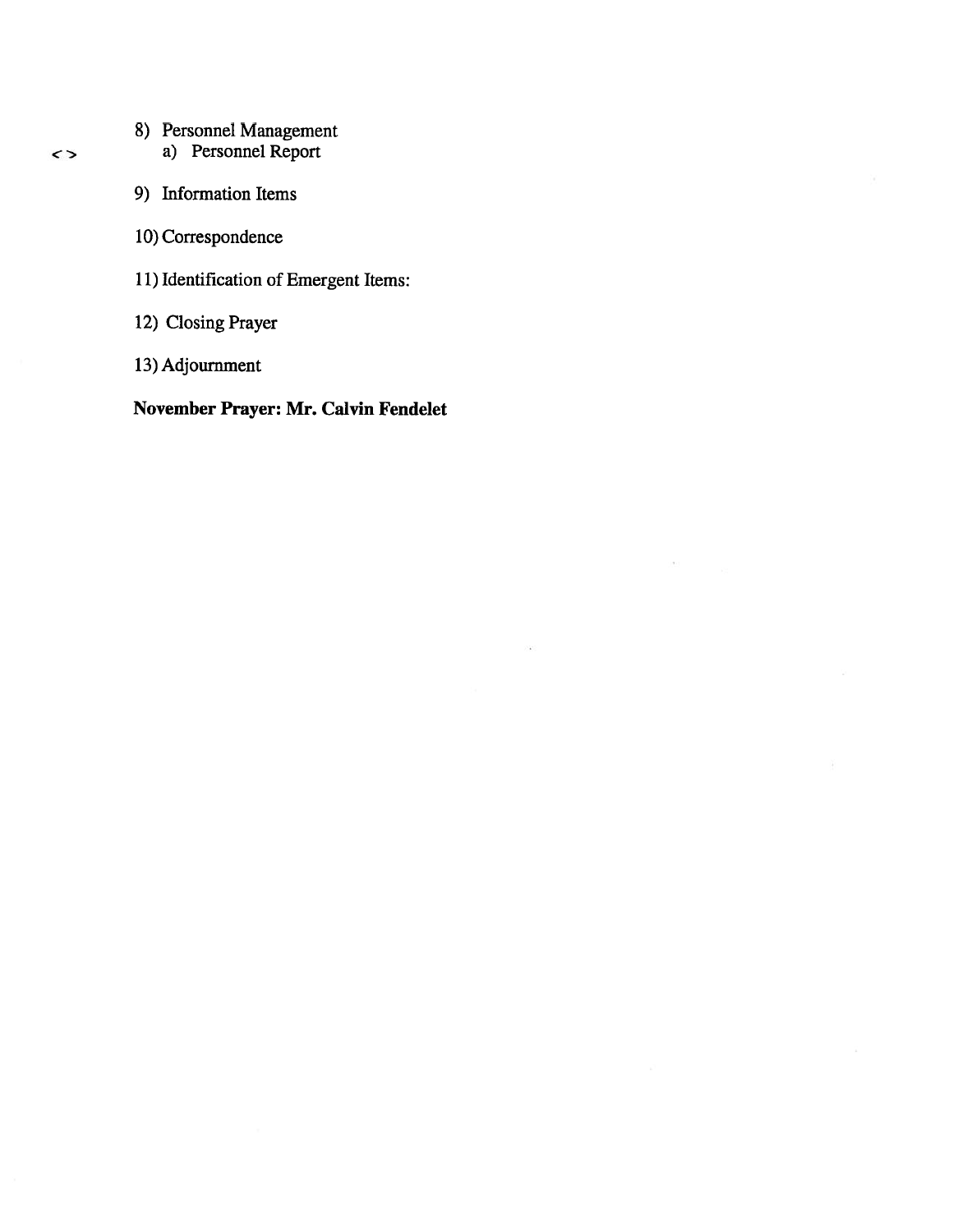# LLOYDMINSTER R.C.S.S.D. #89

#### BOARD OF EDUCATION MINUTES

#### To

#### October 25, 2017

TIME AND PLACE: The meeting commenced at 7:04 p.m. in the Board Room.

**ATTENDANCE:** Mrs. Paula Scott (Chair) Mrs. Michelle Rusteika Mrs. Erin MacDuff Mrs. Jill Wytrykusz Mr. Calvin Fendelet Mr. Chris Camell

> Mr. Nigel McCarthy, Director of Education Ms. Glenda Kary, Deputy Director of Education Mrs. Melanie Stelmaschuk, Chief Financial Officer Mr. Kevin Kusch, Deputy Director of Learning

ABSENT: Mrs. Laurie Makichuk

Prayer led by Mr. Chris Carnell

Video: Nutrition (Beyond the Classroom)

#### ADDITIONS:

17/10/25-01 Mrs. Michelle Rusteika moved that the Board of Education approve the Agenda agenda, as presented.

#### **CARRIED**

17/10/25-02 Mrs. Erin MacDuff moved that the Board of Education approve September 27, <sup>2017</sup> the September 27, <sup>2017</sup> Board meeting minutes, as presented. Minutes

#### **CARRIED**

17/10125-03 Mrs. Jill Wytrykusz moved that the Board of Education allocate an Building<br>
additional \$84,000 to the Administrative Building Reserve as of<br>
Reserve August 31 2017 August 31, 2017.

## CARRIED